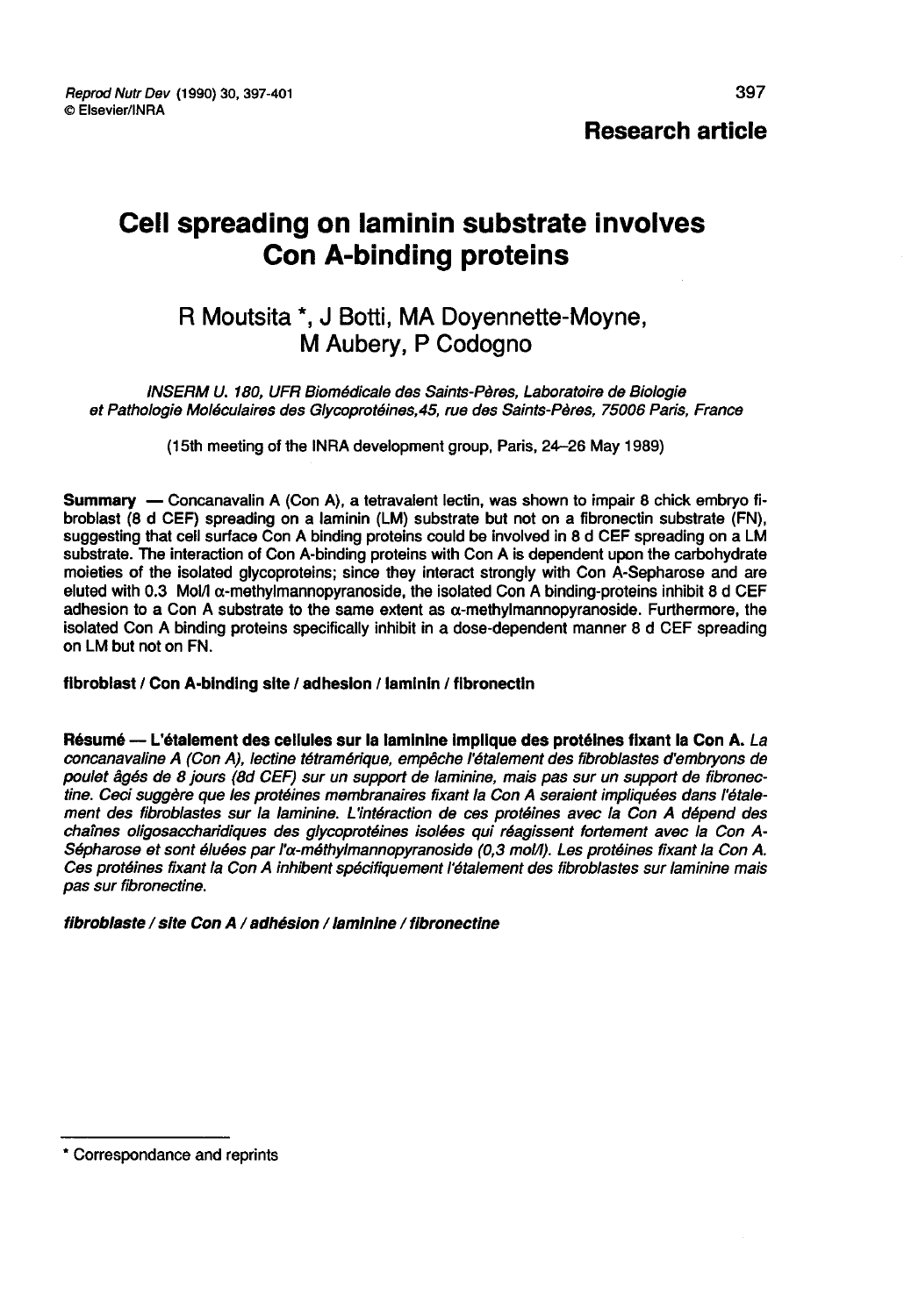## INTRODUCTION

The interaction between cells and the extracellular matrix is a multiple step phe nomenon (Aplin and Hughes, 1981). The initial attachment of cells to the extracellular matrix is followed by a spreading period. This latter process requires a rearrangement of intracellular cytoskeletal components which leads to a drastic change in cell morphology together with topological modifications of the cell surface. Results recently obtained in our laboratory show that 8-d-old chick embryo fibroblasts (8 d CEF) use different mechanisms to attach and spread on fibronectin (FN) and laminin (LM). We have shown that the lectin concanavalin A (Con A) impaired spreading on a LM but not on a FN substrate (Codogno et al. 1988a). To ascertain the role of some cell surface glycoproteins in the spreading of CEF onto LM, we used the tetrameric lectin Con A as a tool. Therefore, in this study, we carried out experiments to investigate the nature of the interaction between Con A and 8 d CEF Con A-binding sites, and the role of Con A binding sites during the cell spreading on laminin.

#### MATERIALS AND METHODS

#### Cell culture

Primary monolayer cultures of fibroblasts were established from 8-d-old chick embryos. Cells were used before confluence and were obtained by TPCK-trypsin treatment, as previously reported (Codogno et al, 1988a).

#### Adhesion assay and cell spreading

FN and LM substrates were prepared as detailed previously (Codogno et al, 1987). Negative controls of adhesion were performed using plates coated with 2% bovine serum albumin

(BSA). At the end of the adhesion assay (Routinely 2 h), the plates were washed 3 times with PBS. Cell attachment and spreading were determined by direct microscopic observation of different fields.

### Cell surface Con A-binding protein isolation

Con A binding protein isolation was conducted after metabolic labelling with  $[^{35}$ -S]methionine Cell surface Con A-binding<br>
protein isolation<br>
Con A binding protein isolation was conducted<br>
after metabolic labelling with [<sup>35</sup>-S]methionine<br>
(50 µCi/ml, sp act 1 200 Ci/mmole, CEA Saclay)<br>
for 16 h, as previously descr (50 uCi/ml, sp act 1 200 Ci/mmole, CEA Saclay) for 16 h, as previously described (Nowakoski et al, 1987; Codogno et al, 1988a). Labelled Con A-binding proteins were diluted in PBS, pH 7.4, at the required concentration and added at the beginning of the adhesion assay. Similarly,  $\alpha$ methylmannopyranoside (0.1 mol/1) and ovalbumin (5-40 µg/ml) from Sigman, La Verpillère were added at the beginning of the adhesion assay.

## Con A-Sepharose chromatography of isolated Con A binding proteins

Chromatography on Con A-Sepharose (Pharmacia, Bois d'Arcy) was conducted at room temperature, as previously reported (Codogno et ai, 1985), on a 1 x 5 cm column. Con A binding proteins (30 000 cpm) were loaded on a column<br>equilibrated with 0.025 mol/l Tris-HCl, pH 7.5<br>containing 0.1 mol/l NaCl and 10<sup>-3</sup> mol/l CaCl<sub>2</sub>,<br>MgCl<sub>2</sub> and MnCl<sub>2</sub>. Elution was performed with<br>the same buffer containing succ equilibrated with 0.025 mol/I Tris-HCI, pH 7.5 containing 0.1 mol/I NaCI and  $10^{-3}$  mol/I CaCI<sub>2</sub>, the same buffer containing successively: 0.01 mol/ $I \alpha$ -methylglucopyranoside and 0.3 mol/l  $\alpha$ -methylmannopyranoside. The radio-activity was determined in a counter Minaxi  $\beta$  4 000 (Packard) equipped with a dpm calculation program. More than 90% of the radioactivity loaded was recovered.

## **RESULTS**

#### Isolation of Con A binding sites

Con A-binding sites were isolated from<br>CEF labelled with [<sup>35</sup>S]methionine incubat-RESULTS<br>*Isolation of Con A binding sites*<br>Con A-binding sites were isolated from<br>CEF labelled with [<sup>35</sup>S]methionine incubat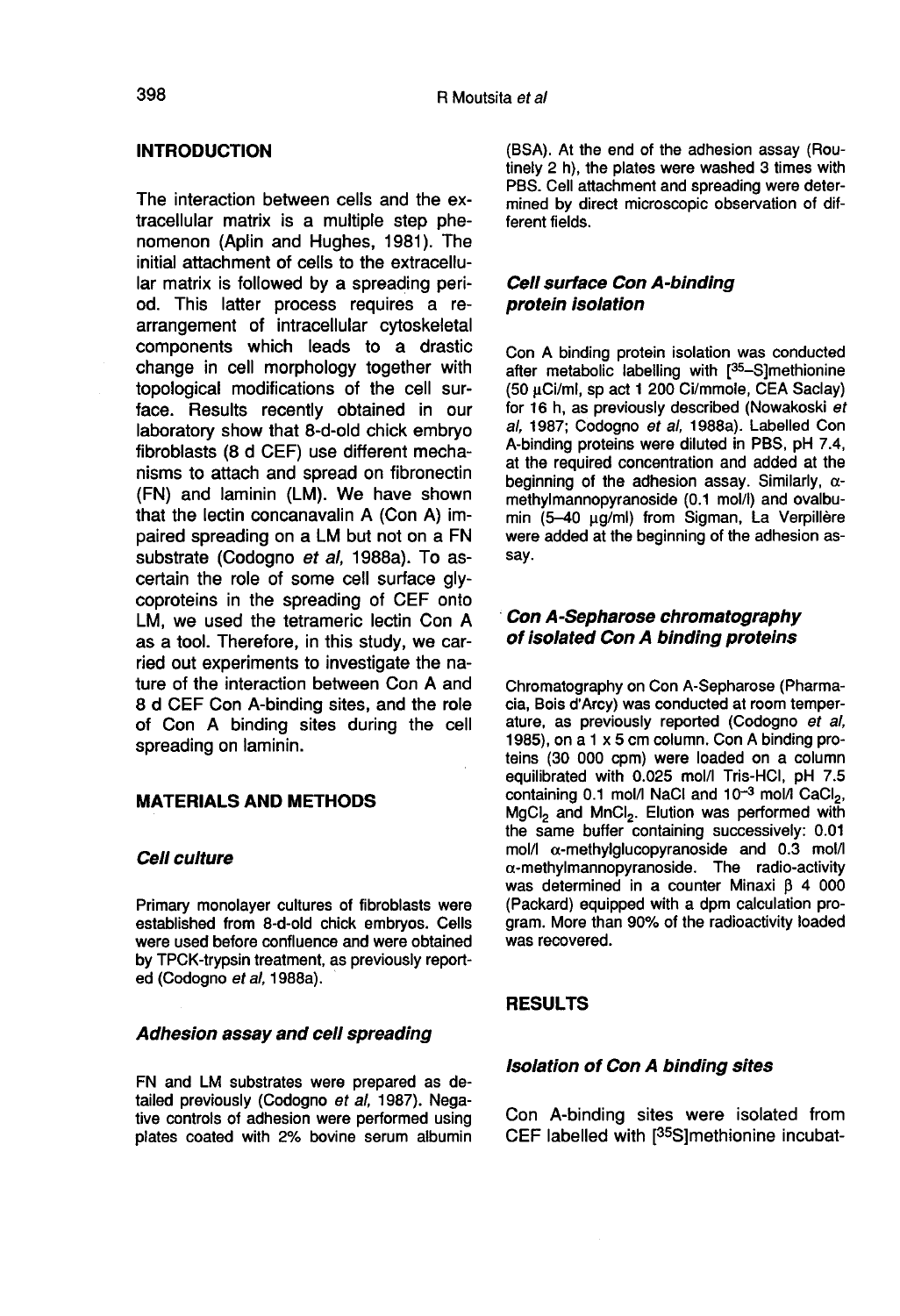ed with biotinylated-Con A, and then extracted with n-octylglucoside. The resulting soluble material was subsequently subjected to chromotography on avidin-Agarose. The radioactivity recovered in the eluted fraction accounted for 17% of the loaded radioactivity. Polyacrylamide gel electrophoresis and fluorography of the Con Abinding proteins revealed glycoproteins ranging from 30-72 kDa.

## Relation between cell surface Con A binding sites and Con A specificity

Two sets of experiments were designed to determine the specificity of the Con A binding sites for the Con A lectin.

- When isolated, Con A binding sites were subjected to chromatography on a Con A-Sepharose column; all the radio-<br>activity was eluted with 0.3 M  $\alpha$ activity was eluted with 0.3 M  $\alpha$ methylmannopyranoside,

- When CEF were plated on a Con A substrate, the cell adhesion curve reached a



Fig 1. Effect of Con A-binding proteins on CEF adhesion to a Con A substrate. Con A was coated at a concentration of 50 µg/ml as described under Materials and Methods. Con A-binding proteins were added at the beginning of the adhesion assay. Cells were incubated for 2 h at 37 °C and the number of cells attached were scored after 3 washes to remove non-adherent cells and fixation with 2.5% glutaraldehyde.

plateau when 50  $\mu$ g/ml of Con A were used (data not shown). The adhesion could be almost completely inhibited with 0.1 mol/l  $\alpha$ -methylmannopyranoside (90% inhibition). Con A-binding sites blocked, in a dose-dependent manner, CEF adhesion to Con A (fig 1). This inhibition was not related to the presence of detergent since dialyzed extract, under the same conditions and added to a cell suspension in a control experiment, did not alter CEF adhesion capacities. These 2 experiments argue for the specificity of the Con A-binding glycoproteins for the Con A lectin.

#### Isolated Con A binding sites inhibit CEF spreading on LM

Con A was shown to specifically impair CEF spreading on LM, whereas no such phenomenon was observed on FN. Isolated Con A-binding proteins did not affect either CEF attachment on an LM or FN substrate in the range of concentrations used  $(0.5-5 \mu q/ml)$ . The presence of free Con Abinding proteins did not modify the spreading of CEF on an FN substrate even when lower quantities of coating FN were used (data not shown). Conversely, Con A-<br>binding proteins inhibited CEF spreading on LM in a dose-dependent manner (table I). The inhibition of CEF spreading was complete when 3 ug/ml of Con A-binding proteins were added to the adhesion medium. The induced effect was not due to the presence of small quantities of detergent associated with the Con A-binding proteins since the control buffer (see above) did not perturb CEF spreading on LM (table I). The specificity of the effect was verified using an irrevalent Con A-binding protein, ie, ovalbumin, in the concentration range used from 5-40 ug/ml, which did not modify the CEF spreading on LM (table 1).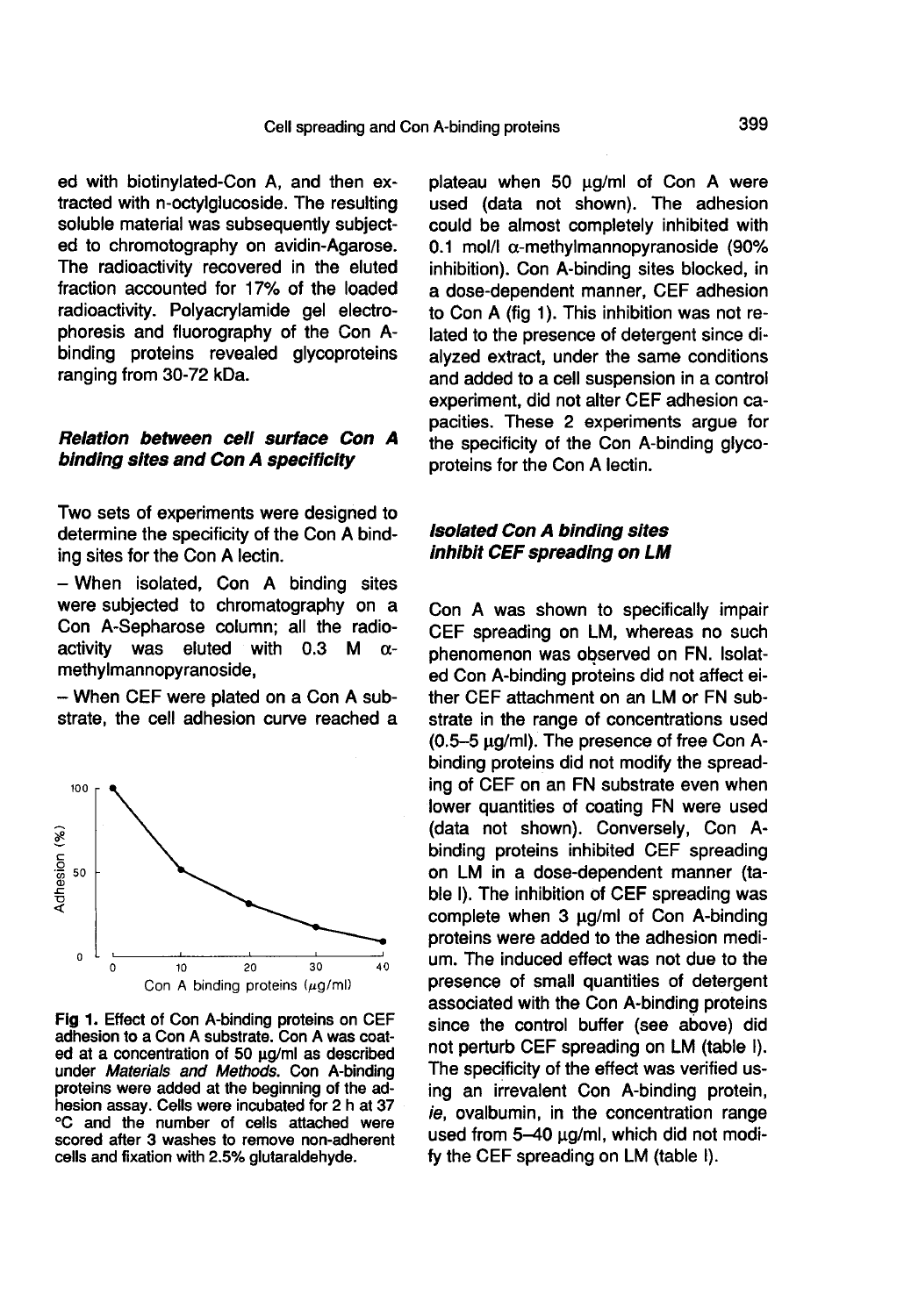Table I. Effect of Con A-binding proteins on 8 d CEF spreading on LM and FN substrates. Routinely, spreading was visualized after 2 h of incubation at 37 °C. Under these conditions, the same number of cells were attached to LM and FN substrates. Spreading was quantified as follows: 100 - 200 cells were scored under microscopic observation.  $+$ : 100% of spreading;  $+/-$ : 50% of spreading;  $-$ : no spreading, ie, round cells.

|                 | Con A-binding<br>proteins µg/ml |       |   | Dialysed<br>extract | Ovalbumin<br>$40 \mu g$ /ml |
|-----------------|---------------------------------|-------|---|---------------------|-----------------------------|
|                 |                                 |       | 5 |                     |                             |
| Spreading on LM | $\ddot{}$                       | $+/-$ | - | +                   | ٠                           |
| Spreading on FN |                                 | ٠     | ٠ | ٠                   | ÷                           |

#### **DISCUSSION**

The nature of molecular events leading to cell spreading, after the initial interaction between extracellular matrix receptors and their ligands, remains poorly understood. Using Con A, we have shown that this lectin specifically impaired 8 d CEF spreading on LM substrate (Codogno et al, 1988a). Although, Dean et al (1988) have shown that Con A binding to LM impaired  $B_{16}F_1$ cells spreading, the results presented here showed that isolated Con A binding glycoproteins inhibited CEF spreading onto LM, thus arguing for the role of these membrane associated glycoproteins in this phenomenon. These receptors are a heterogeneous population with molecular mass ranging from 30-72 kDa.

The Con A-binding sites interact strongly with the lectin via their carbohydrate moieties, suggesting that these receptors are decorated with N-linked high mannose type chains. To our knowledge, these isolate Con A binding proteins are unrelated to the 69K LM receptor (Lesot et al, 1983) and to the extracellular matrix receptor belonging to the integrin family (Ruoslahti, 1988). Nevertheless, we cannot exclude the presence of 5 nucleotidase among the

Con A binding proteins isolated which interact with LM (Dieckhoff et al, 1986) and was shown to inhibit CEF spreading on LM (Codogno et al, 1988b). During the isolation of WGA- and Ricinus communis (RCA)-binding molecules from BHK cells, it was recently reported (Tuan and Grinnell, 1988) that these receptors account for 1.5 and 0.15%, respectively, of the radioactivity recovered after detergent extraction. Herein, we show that Con A-binding molecules represent 17% of the detergent extracted material. In spite of differences in the procedures used to extract lectinbinding sites in these 2 different studies, the high quantity of Con A binding proteins isolated is in good agreement with the large number of Con A binding sites on 8 d CEF (Bernard ef al, 1982).

The isolated Con A-binding proteins inhibit in a dose-dependent manner, the spreading of 8 d CEF on LM but not on FN. A recent ultrastructural study reports that Con A-binding proteins are in close proximity to the cytoskeletal components and their distribution is regulated by the actin meshwork (Katsumoto and Kurimura, 1988). Furthermore, the results reported herein show direct competition between "soluble" Con A-binding proteins and mem